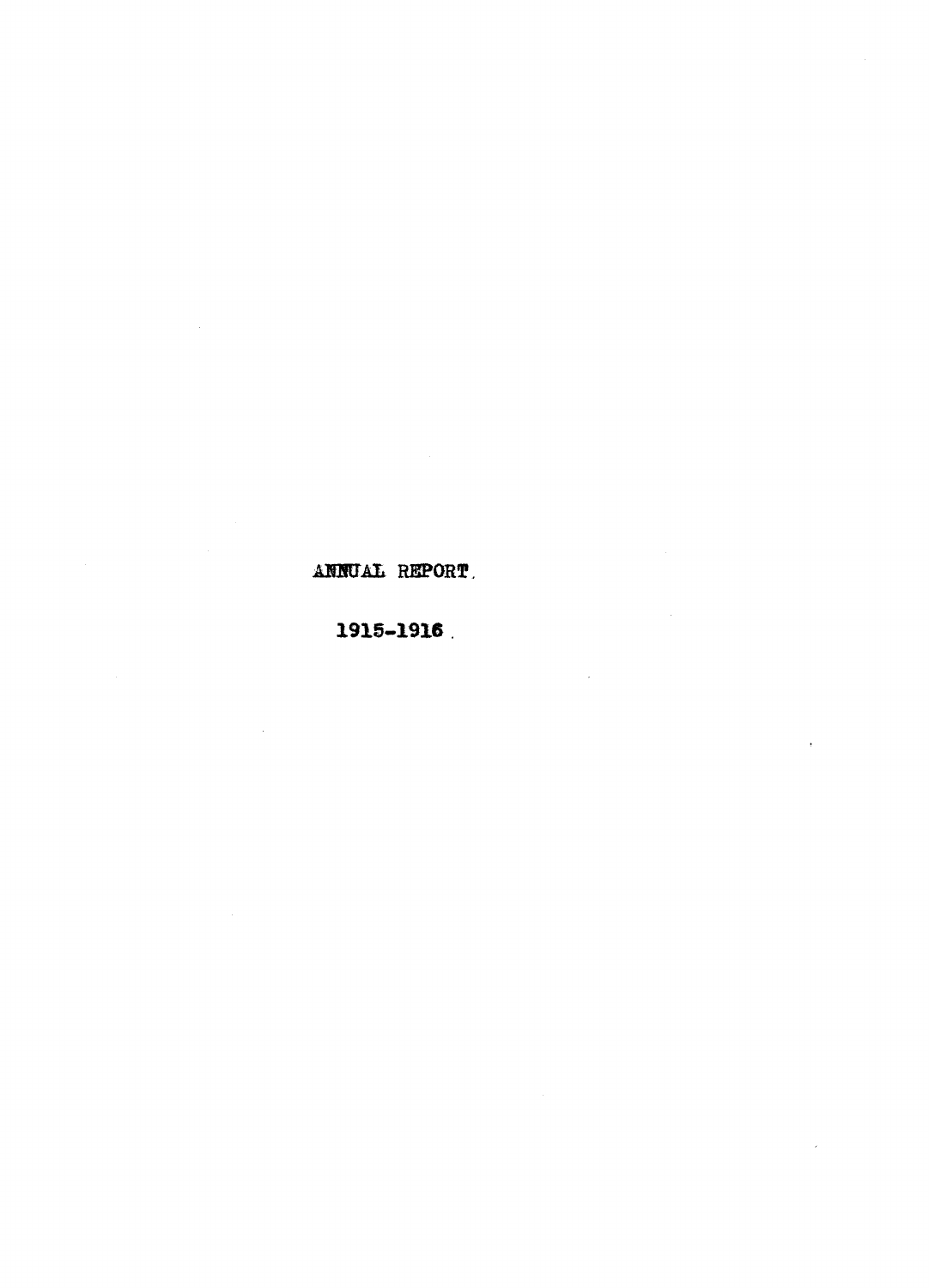## Librarian's Report.

To the President of the University, Sir:

I have the honor to submit herewith my annual report of the University Library for the year ending June 30, 1916.

| Accessions 1915-1916        |         | 1683 |  |
|-----------------------------|---------|------|--|
| Titles catalogued 1915-1916 |         | 850  |  |
| Average attendance, Day     |         | 60   |  |
|                             | Evening | 45   |  |
| Circulation 1915-1916       |         | 4344 |  |

Some notable additions.

| Cambridge Bible                  | $55$ $vols$ . |
|----------------------------------|---------------|
| German Classics<br>20            | Ħ             |
| Duruy: History of Rome           | Ħ             |
| - 17 -<br>History of Greece<br>8 | Ħ             |
| Maspero: History of Egypt<br>15  | Ħ             |
| D'Espouy: D'Architecture<br>6    | Ħ             |
| Spenser, Grosart edition<br>9    | Ħ             |
| Law Books<br>195                 | Ħ             |

Cost of Books and Periodicals by Departments.

| Department                                                      | Number of   |                  | A <sub>nnua1</sub>                                                                                                                        | Cost of                                                                                                         |  |
|-----------------------------------------------------------------|-------------|------------------|-------------------------------------------------------------------------------------------------------------------------------------------|-----------------------------------------------------------------------------------------------------------------|--|
|                                                                 | periodicals |                  | subscription                                                                                                                              | books                                                                                                           |  |
| Agriculture  5                                                  |             |                  | \$11.35                                                                                                                                   | $\mathbf{\hat{F}}$<br>56.73                                                                                     |  |
| Archaeology                                                     |             |                  | $\begin{array}{cccccccccccccc} \bullet & \bullet & \bullet & \bullet & \bullet & \bullet & \bullet & \bullet \end{array}$                 | 71.88                                                                                                           |  |
| Astronomy & Physics  6                                          |             |                  | 45.25                                                                                                                                     | 3.00                                                                                                            |  |
| $\text{Biology}$ 10                                             |             |                  | 51.75                                                                                                                                     | 91.06                                                                                                           |  |
| Chemistry & Mineralogy  20                                      |             |                  | 167.05                                                                                                                                    | 9.14                                                                                                            |  |
| Civil & Architectural                                           |             |                  |                                                                                                                                           |                                                                                                                 |  |
| Engineering  12                                                 |             |                  | 37.70                                                                                                                                     | 186.78                                                                                                          |  |
| Classics                                                        |             |                  | $\bullet\hspace{0.1cm} \bullet\hspace{0.1cm}\bullet\hspace{0.1cm}\bullet\hspace{0.1cm}\bullet\hspace{0.1cm}\bullet\hspace{0.1cm} \bullet$ | 11.64                                                                                                           |  |
| English  10                                                     |             |                  | 33.65                                                                                                                                     | 243.42                                                                                                          |  |
| Fine Arts  2                                                    |             |                  | 7.00                                                                                                                                      | 59.90                                                                                                           |  |
| General Library  43                                             |             |                  | 133.60                                                                                                                                    | 253.30                                                                                                          |  |
| Geology $\dots \dots \dots \dots \dots \dots \dots \dots \dots$ |             |                  | 46.95                                                                                                                                     | 11.48                                                                                                           |  |
| German                                                          |             |                  |                                                                                                                                           |                                                                                                                 |  |
| History  4                                                      |             |                  |                                                                                                                                           | 69.92                                                                                                           |  |
| Home Economics $5$                                              |             |                  | 12.55                                                                                                                                     | 68.83                                                                                                           |  |
| $Law \dots \dots \dots \dots \dots \dots \dots \dots \dots$     |             |                  | 8.35                                                                                                                                      | 46.72                                                                                                           |  |
|                                                                 |             |                  | 13.00                                                                                                                                     | 707.69                                                                                                          |  |
| Mathematics                                                     |             | 4                | 13.75                                                                                                                                     | .                                                                                                               |  |
| Mechanical Engineering  17                                      |             |                  | 42.85                                                                                                                                     | 99.23                                                                                                           |  |
| Mining Engineering  11                                          |             |                  | 38.20                                                                                                                                     | 86.17                                                                                                           |  |
| Music, History of                                               |             |                  | $\bullet\ \bullet\ \bullet\ \bullet\ \bullet\ \bullet$                                                                                    | 15.92                                                                                                           |  |
| Philosophy & Education                                          |             | 8                | 23.25                                                                                                                                     | 89.87                                                                                                           |  |
| $Psychology$                                                    |             | $\boldsymbol{z}$ | 11.00                                                                                                                                     | 36.55                                                                                                           |  |
| Romance languages  5                                            |             |                  | 33.25                                                                                                                                     | 54.07                                                                                                           |  |
| Social Sciences                                                 |             | 8                | 26.00                                                                                                                                     | $\begin{array}{cccccccccccccc} \bullet & \bullet & \bullet & \bullet & \bullet & \bullet & \bullet \end{array}$ |  |
|                                                                 |             |                  | \$756.50                                                                                                                                  | \$2275.30                                                                                                       |  |